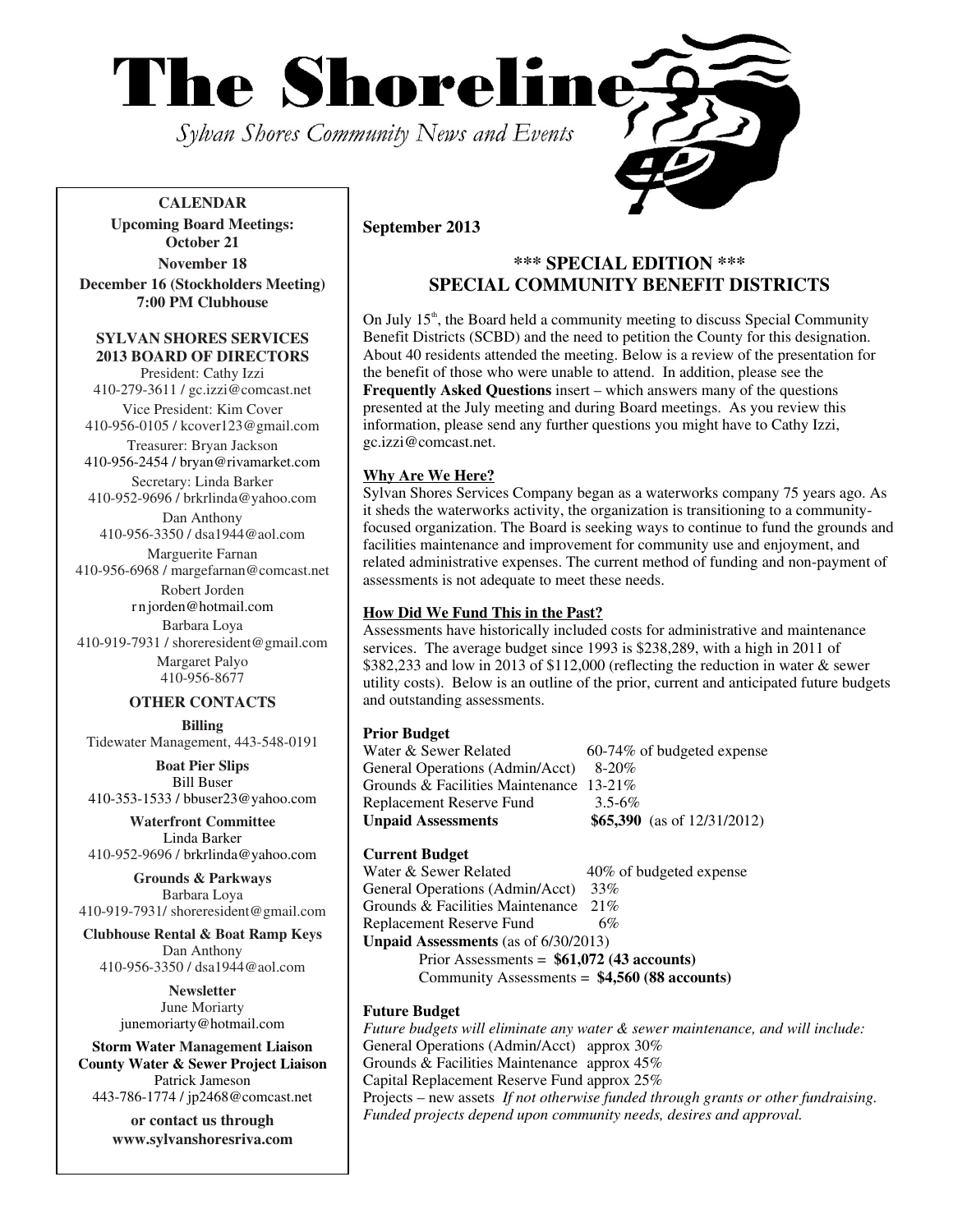#### **What Can We Expect for a Budget Amount in the Future?**

The estimated future budget expense is expected to be in the range of \$70,000-\$80,000 annually.

# **How Can We Assure Funding for Ongoing Financial Obligations?**

In September 2012, the Board agreed to pursue becoming a SCBD, though it had been discussed as early as 2010. Since that time, we have included articles in *The Shoreline* as well as on the website. Also, the SCBD has been a topic of discussion at the Board meetings. Several individuals have devoted significant time to research the process and have been working with the County through the process.

# **Why We Need This**

Here are just a few reasons why this funding method is necessary:

- Assure collection of funds to meet financial obligations
- Maintain an attractive community
- Maintain and improve amenities for all
- Improve value of your property, your community, and your quality of life
- Keep annual assessments as low as possible by assuring 100% participation
- Fair and equitable sharing of financial responsibility
- Share in the value of benefits

# **What is a Special Community Benefit District?**

*"A District established by legislation to provide public benefits which the community may not otherwise receive."* 

The County takes on the task of collecting the community assessments, as determined by the annual budget. Community members no longer pay an assessment directly to the SSSC, but pay through the county, as part of their annual real estate tax.

# **For What Purpose?**

Generally, SCBDs are established to provide a mechanism for a community to collect monies for the purposes of maintaining and improving common areas and facilities, and related administrative expenses.

# **How?**

A community petitions the County to establish the district:

- A petition is prepared, circulated and validated.
- Legislation is adopted by the County Council and signed by the County Executive.

# **The Petition Process**

- Board drafts petition, defining: Properties to be included, purposes for which the district is established; method of assessment: Uniform/equal assessment per tax account ; and organization to administer expenditure: SSSC
- Office of Law reviews petition for content, and legal sufficiency.
- County provides SSSC a listing of property owners and the approved petition.
- SSSC distributes petitions to property owners for vote.
- When more than 50% of property owners sign the petition, vote YES, and return the petition, the petitions go to County with request to prepare legislation to create district. The petition remains open until the affirmative percentage is obtained.
- County reviews petitions, validates signatures, and prepares and introduces legislation to County Council.
- Public hearing is scheduled and advertised for four consecutive weeks in local newspaper.
- Public hearing is held for community comment, and County votes on legislation to establish district.

| <b>PETITION TO ESTABLISH</b><br>SYLVAN SHORES SPECIAL COMMUNITY BENEFIT DISTRICT<br>I (We), the undersigned, property owner(s) of Sylvan Shores hereby petition the County<br>Council of Anne Arundel County to establish the Sylvan Shores Special Community Benefit<br>District, in accordance with the Anne Arundel County Code, Article 4, Title 7, Subtitle 202. The<br>limits of the proposed Sylvan Shores Special Community Benefit District are those lands within<br>the Revised Sylvan Shores Sanitary Subdistrict as described in Bill Nos. 75-11 and 9-13.                                                                                                                                                       |           |  |
|-------------------------------------------------------------------------------------------------------------------------------------------------------------------------------------------------------------------------------------------------------------------------------------------------------------------------------------------------------------------------------------------------------------------------------------------------------------------------------------------------------------------------------------------------------------------------------------------------------------------------------------------------------------------------------------------------------------------------------|-----------|--|
| The purposes of the district are:                                                                                                                                                                                                                                                                                                                                                                                                                                                                                                                                                                                                                                                                                             |           |  |
| • Acquiring, maintaining, improving, and operating real property, facilities, and personal<br>property owned or to be owned by Sylvan Shores Services Company, Inc. for the<br>common use and enjoyment of the owners and residents of the community;<br>• Providing recreational events and gatherings directly related to the community;<br>• Community-wide insect and pest control;<br>• providing security for the protection of real property, facilities, and personal property<br>owned or to be owned by Sylvan Shores Services Company, Inc. for the common use and<br>enjoyment of the owners and residents of the community;<br>Providing for the administrative expenses necessary to accomplish these purposes. |           |  |
| It is requested that the method of taxation be a uniform assessment per tax account.                                                                                                                                                                                                                                                                                                                                                                                                                                                                                                                                                                                                                                          |           |  |
| Sylvan Shores Services Company, Inc., an organization that meets the criteria set forth in<br>§ 4-7-101 of the Anne Arundel County Code, shall be responsible for administering the special<br>community benefit district assessments in furtherance of the purposes of the Sylvan Shores<br>Special Community Benefit District.<br>I (We), the undersigned, affirm under penalties of perjury that I am (we are) the owner(s)<br>of the property whose address is                                                                                                                                                                                                                                                            |           |  |
| within the proposed Sylvan Shores Special Community Benefit District.                                                                                                                                                                                                                                                                                                                                                                                                                                                                                                                                                                                                                                                         |           |  |
| PLEASE SIGN YOUR NAME AS IT APPEARS ON YOUR DEED<br>IF YOU ARE UNSURE, SPELL OUT YOUR FIRST MIDDLE AND LAST NAMES<br><b>ALL OWNERS OF RECORD MUST SIGN</b>                                                                                                                                                                                                                                                                                                                                                                                                                                                                                                                                                                    |           |  |
| If an owner of record is deceased, you must enclose a Death Certificate                                                                                                                                                                                                                                                                                                                                                                                                                                                                                                                                                                                                                                                       |           |  |
| I vote YES                                                                                                                                                                                                                                                                                                                                                                                                                                                                                                                                                                                                                                                                                                                    | I vote NO |  |
| Signature and Printed Name                                                                                                                                                                                                                                                                                                                                                                                                                                                                                                                                                                                                                                                                                                    | Date      |  |
| I vote YES                                                                                                                                                                                                                                                                                                                                                                                                                                                                                                                                                                                                                                                                                                                    | I vote NO |  |
| Signature and Printed Name                                                                                                                                                                                                                                                                                                                                                                                                                                                                                                                                                                                                                                                                                                    | Date      |  |
| Return by _____________ to: SSSC, P.O. Box 208, Riva, MD 21140                                                                                                                                                                                                                                                                                                                                                                                                                                                                                                                                                                                                                                                                |           |  |

*Above: Draft currently under final review at County Office of Law* 

## **How to Sign the Petition**

Signature names must be the same as property owners of record, or sign full name (First, Middle, Last) if uncertain.

| <b>Property Ownership</b>                                                 | <b>Signatures Required</b>                                     | # of Votes |
|---------------------------------------------------------------------------|----------------------------------------------------------------|------------|
| Husband & Wife                                                            | $\mathcal{D}$                                                  | 1          |
| Partnership                                                               | $\mathcal{D}_{\mathcal{A}}$                                    | 1          |
| Legal Entity:<br>Individual Firm.<br>Association,<br>Corporation, Trustee | 1 Legal Representative                                         | 1          |
| Multiple Ownership                                                        | 1 Legal Representative<br>or All if no legal<br>representative | 1          |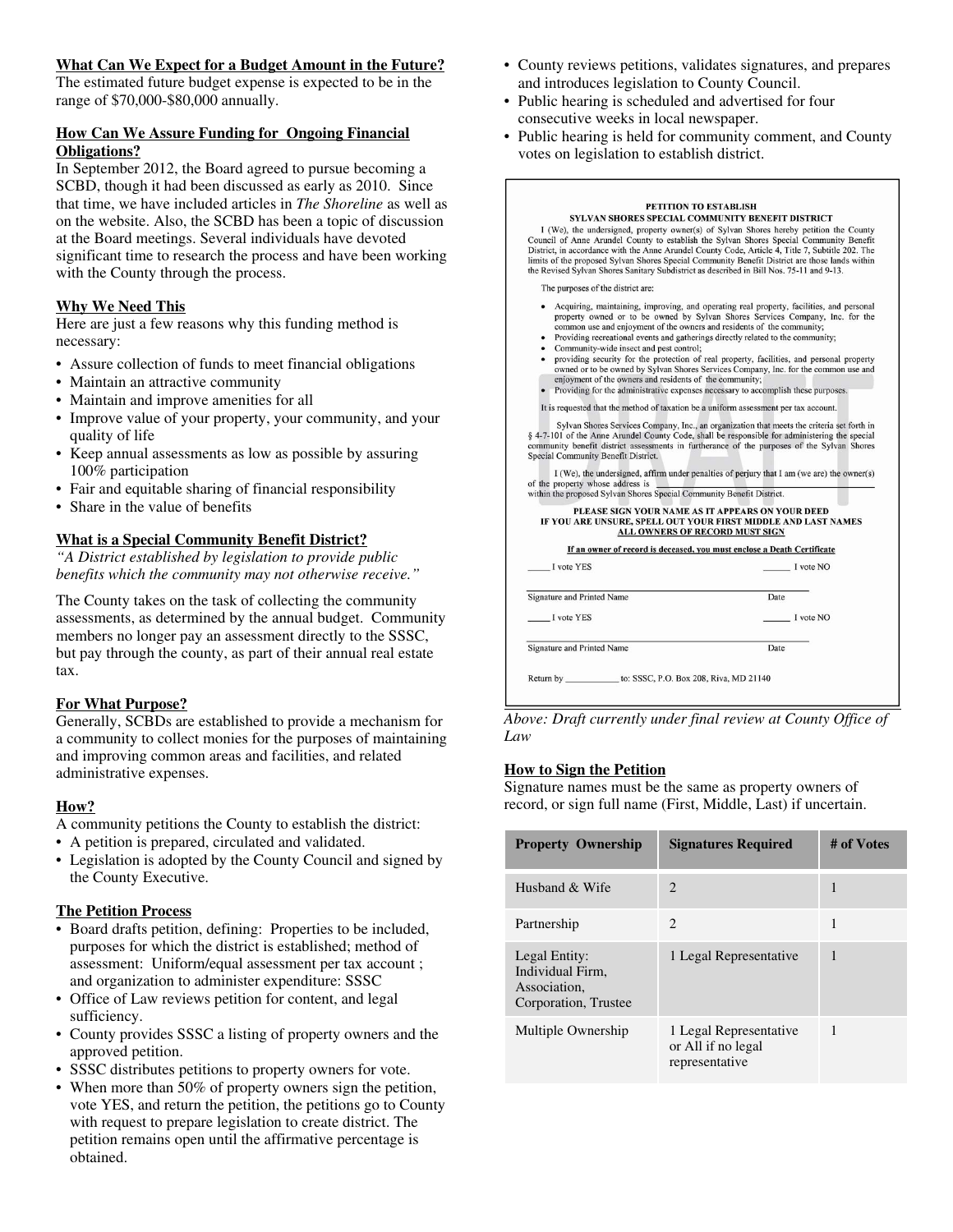### **The SCBD Budget**

- It is the duty of the Board to prepare, adopt, and submit a final budget to the County in accordance with the association's by-laws.
- The SCBD budget must be presented to property owners for comment by December 31st and submitted to the County by January 31st for the upcoming fiscal year.
- SCBD budget is included in County budget and presented to the County Council in May.
- Two public hearings are held on the County Operating budget – SCBD budgets are open to discussion and comment by the public at that time.
- Assessments are enacted by the County in May, and are included on July property tax bills.

# **Budget Components:**

# **Grounds & Facilities Maintenance/Improvements:**

Beaches, piers, roads (non-County), parks/parkways, stairways, utilities, storm water management, boat launches, clubhouse, piers, kayak/canoe racks

#### **Community Recreation:** Annual Picnic *unless otherwise funded*

**Mosquito & Pest Control:** Mosquito control is generally provided by the State of Maryland, other pest control may be required in the future.

**Security:** Safety lighting, gates to prevent non-resident/nonguest access

# **Administrative/General Operations:**

Accounting/Management, Office Expense, Postage, Newsletter, Insurance

**Funds for Future Use:** Capital Replacement Reserve Fund – *Established in 2010 to assure funds for future asset replacement. When an asset is ready for replacement, these funds will be available for use.*

**County Administrative Fee:** 5% of revenue needed or \$2,000 maximum

**SCBD Fund Balance at end of fiscal year:** In subsequent years – any unencumbered/unexpended surplus used to offset expense.

**Examples of Revenue:** Interest Income, Clubhouse Rentals, Boat Pier Rentals, Boat ramp keys

**Tax Revenue Needed:** Budget Total (Expenses) *less* Estimated Funds Available (Revenue + surplus)

**Tax Rate Requested:** Tax Revenue Needed *divided by* # Tax Accounts

#### \*\*\*\*SAMPLE Format\*\*\*\* FY2015 SPECIAL COMMUNITY BENEFIT DISTRICT **BUDGET REQUEST** A. Sylvan Shores Special Community Benefit District B. Sylvan Shores Services Company Inc. C. P.O. Box 208, Riva, MD 21140 D. Contact: TBD Amount **Description E. PURPOSES** Maintain & Improve Community Property Community Recreation Pest Control Security Administrative Funds for Future Use (Reserve Replacement Fund) F, BUDGET SUBTOTAL **G. COUNTY ADMINISTRATIVE FEE H. BUDGET TOTAL**  $F + G$ **REVENUE** I. Estimated Funds Available FY\_ J. Fund Balance as of 6/30/ K. Investment Income / Other Revenue  $H+J+K$ L. Estimated Funds Available Subtotal M. Tax Revenues Needed for FY\_  $Q \times P$  $L+M$ **N. REVENUE TOTAL**  $\overline{M}$ O. Tax Revenues Needed for FY P. Number of Tax Accounts  $O/P$ Q. Requested Tax Rate

#### **SCBD Finances & Requirements**

- County collects assessments with the property tax bill.
- Funds are typically disbursed to the community organization (SSSC) in November, February, and June.
- Expenditures must be consistent with line items approved in the budget adopted by the County Council.
- SCBDs may only expend amounts as appropriated in their approved budgets.
- Bond required for SSSC Treasurer or other fiscal officer.
- Financial reporting requirements.
- Audits and non-Board audit committee report required.

#### **How Can You Help?**

You may also wish to participate in the process by assisting in reviewing returned petitions and following up with owners. Please contact Marge Farnan if you can help in this regard.

For the future, consider participating on the Board or other committees which monitor and arrange for maintenance or administrative needs. Research into available grants and other funding options are always desired.

#### **Your Role**

**When you receive the petition and proposed budget, please review it and any other information provided immediately and cast your vote. Be sure to sign the petition as required and return the petition by the requested date.**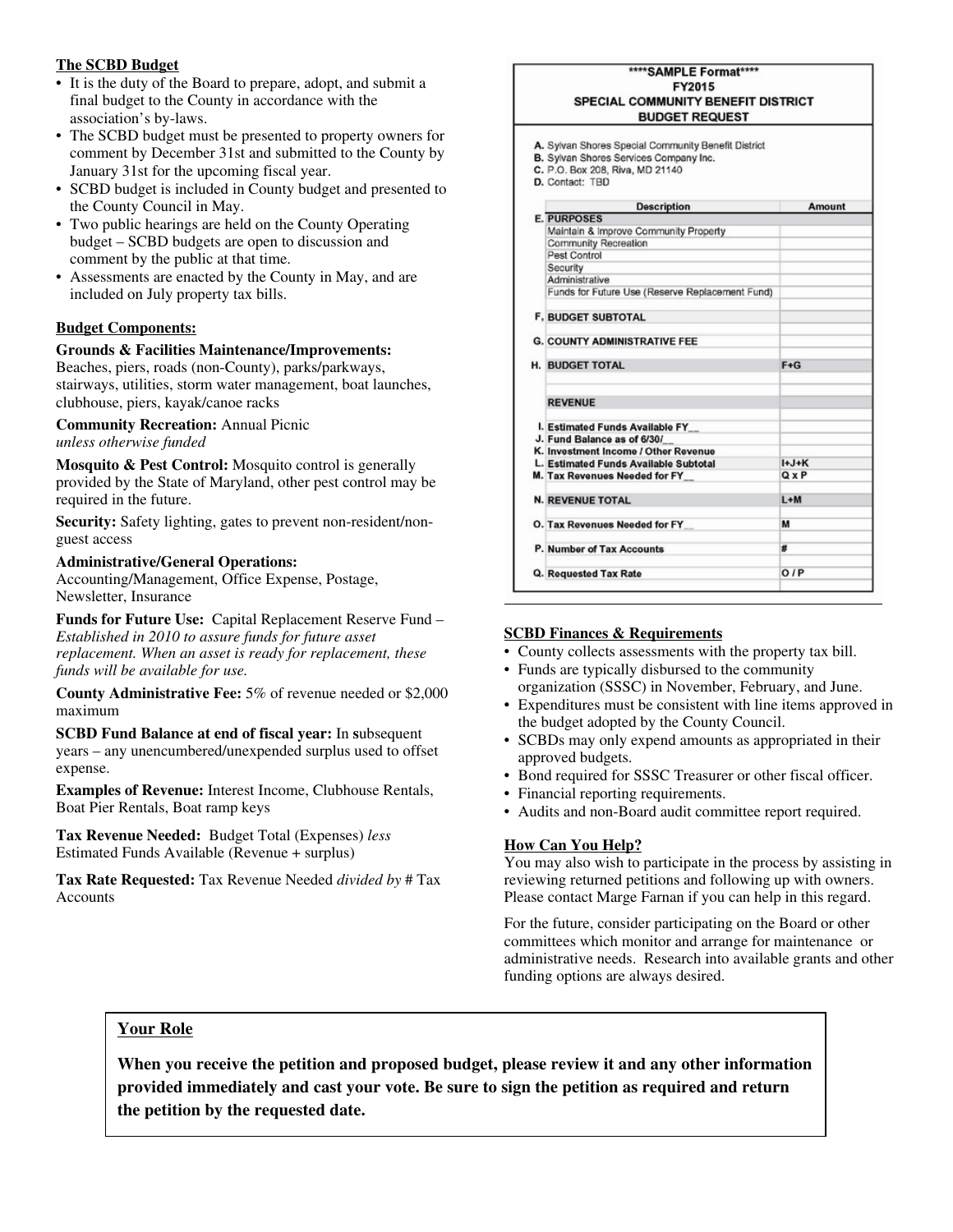# **FREQUENTLY ASKED QUESTIONS ABOUT THE PROPOSED SYLVAN SHORES SPECIAL COMMUNITY BENEFIT DISTRICT September 2013**

# **Q1. Why is Sylvan Shores (SS) pursuing a Special Community Benefit District (SCBD)?**

**A**. Without the water and sewer utility operations and collections of those fees, Sylvan Shores Services Co., Inc. (SSSC) is transitioning to a community-focused organization. Funding is required for the grounds and facilities maintenance and related administrative expenses. An SCBD can assure that the community produces funding for these ongoing financial obligations in a way that's fair and equitable for all owners. The County collects the fees through the SCBD and returns them to SSSC for its stated (budgeted) purposes.

# **Q2. Is it accurate to say that, historically, approximately 20-25% of our SSSC "water/sewer assessment" was to maintain services and facilities for the benefit of all property owners?**

**A.** Yes, that'**s** the approximate percentage.

# **Q3. How did the Board choose the SCBD method of taxation for the district?**

- **A.** The County provides a choice of 3 methods:
	- 1. Uniform assessment for each tax account=Equal payment for each tax account.
	- 2. Uniform assessment for each  $\text{lot} =$  Equal payment for each  $\text{lot}$  owned.
	- 3. Uniform rate of assessment = Rate based on taxable assessment of property.

Sylvan Shores property owners have always paid an equal amount for services, so #1 was the choice of payment for the SCBD. In addition, it is not reasonable to assume that your tax assessment dictates the level, value, or use of community amenities.

# **Q4. How does the County bill owners for the SCBD?**

**A.** The County bills the SCBD fee for each tax account annually on your property tax bill, which the owner can pay in two installments…September and December.

# **Q5. How does SS get the money back from the County?**

**A.** The County typically disburses the SCBD funds it has collected by the property tax bills in November, February and June.

# **Q6. Aside from the usual administrative costs of SSSC, what are the community amenities and services for which we are assessed?**

**A.** Amenities for owners, residents and guests include: Access to the waterfront, boat ramp, small craft launch, two boat piers, two kayak/canoe racks, recreational pier, playground, Clubhouse, parks and parkways. Services include: mowing and maintaining parks and parkways; maintaining clubhouse, play equipment, stairways, piers, and non-County roads; tree trimming and removal; and plantings.

# **Q7. I don't use these amenities so why should I pay for them?**

**A.** These amenities add to your property value and quality of life for the community and its residents. Many of the amenities are fee-for-use, such as the Clubhouse, access to launch, and boat slips; the fees are used to offset maintenance expense. As a waterfront community, it is important to provide such amenities so that the waterfront remains open to owners and guests for their use and enjoyment.

# **Q8. Would the Board consider placing a percentage cap on assessments?**

**A.** It is the responsibility of the Board to adopt a realistic and conservative budget. A cap on increases should be considered after it is determined that the budget for the first year of the SCBD is adequate*.* 

# **Q9. What is the benefit to me?**

**A.** Because the County takes on the task of collecting the community assessment via the property tax bill, the County provides a means of assuring the community that all members pay their fair share of common community expenses, and assessment can be kept to a minimum when everyone pays their share. Because the community members must review the budget each year, the community maintains some control over the amount assessed.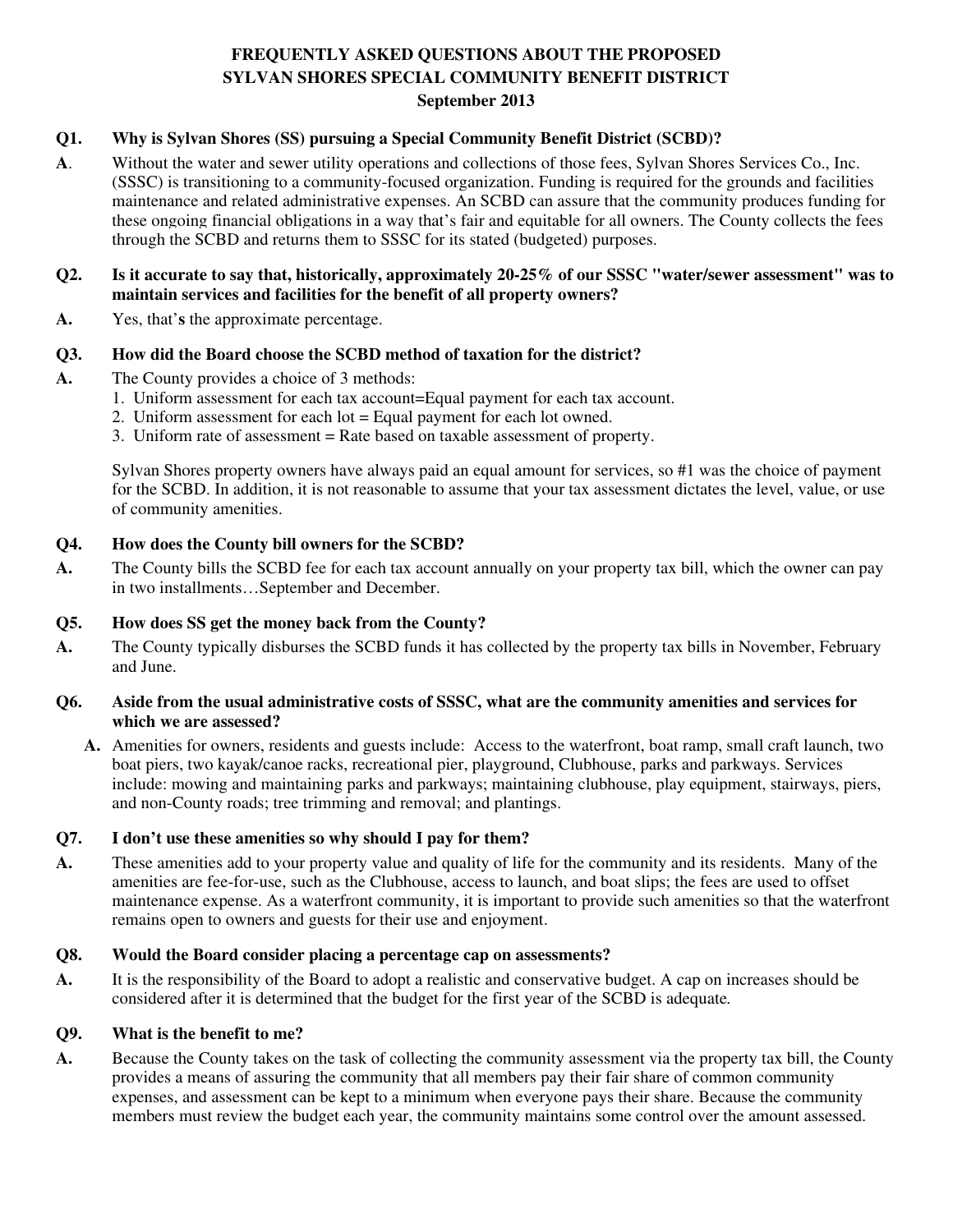- **Q10. If an owner doesn't pay the County tax bill which includes the SCBD fee, do they reduce the funds they return to us by that amount? Do we ever get it?**
- **A.** If the property tax bill is not paid, it will go to Tax Sale. The County will get the SCBD fee assessment through settlement of the tax sale, whether the owner pays or the investor, and the fees are then distributed to the district. Tax sales occur annually in May or June.

# **Q11. When will the property owners vote on the SCBD?**

**A.** First, the County must approve the petition that will be mailed to all property tax account owners. The County provides SSSC a list of all property owners and tax accounts. It is anticipated that this mailing could take place by the end of this year.

# **Q12. How will the property owners know what's being budgeted for the SCBD?**

**A.** Property owners will be mailed a copy of the proposed budget with their petition.

# **Q13. How long does the voting process last?**

**A.** The voting timeline will be extended until over 50% of owners (tax accounts) sign and affirmatively vote for the SCBD. The County establishes NO time limit to reach this goal and it may take longer than we anticipate. But we will pursue the 51% affirmative vote until it is accomplished.

# **Q14. So the votes are counted by SSSC before going to the County?**

**A.** Yes. We do not submit the votes to the County for validation until we have over 50% of owners sign and affirmatively vote for the SCBD.

# **Q15. Who signs the petition?**

**A.** There is one vote per tax account and you will receive a petition for each tax account you have. You must sign each petition exactly the same as the names on the Deed for that property's tax account. Husband and Wife - two signatures required = one vote. If one votes yes and one votes no, then they cancel each other out but you submit the petition anyway, as it will count in the total to reach  $51\%$  of owners voting.

If there is multiple ownership, all owners must sign or the legal representative or officer of a corporation signs. This equals one vote. If one of the owners is deceased but still on the deed, then a death certificate must be included with the signed petition.

# **Q16. What if my property sells mid-vote and I've already voted? Does the new owner get any say, or to take back my vote and get their own vote?**

**A.** When the County certifies the petition vote count, they use the latest property listing available. At that time, depending on the majority count, they will decide if any action is appropriate. If SSSC knows of any changes in ownership, we can provide the petition to the new owner and turn it in when signed.

# **Q17. If the SCBD is voted on and approved, how do I give my opinion or vote on the annual proposed budgets?**

**A.** Per the SSSC Bylaws, the Board approves the annual budget. Per the SCBD requirements, a budget must be presented to owners for comment.

# **Q18. Why don't we get rid of the stockholder provision in the Bylaws so that everyone in the community can be a member of SSSC as they will be of the SCBD?**

**A.** The Board plans to amend the SSSC Bylaws after the SCBD is established and present it to the stockholders to vote to remove the stockholder provision, and have the Bylaws more accurately reflect the new communityfocused organization we have become.

# **Q19. Will there be a need for a management service after the SCBD is established?**

**A.** Yes, SSSC will still require bills to be paid, receive payments from the County and use of Clubhouse, etc., have collections activity from prior assessments, and be responsible for financial reporting. Having a professional service to perform these services and maintain the financial records is important.